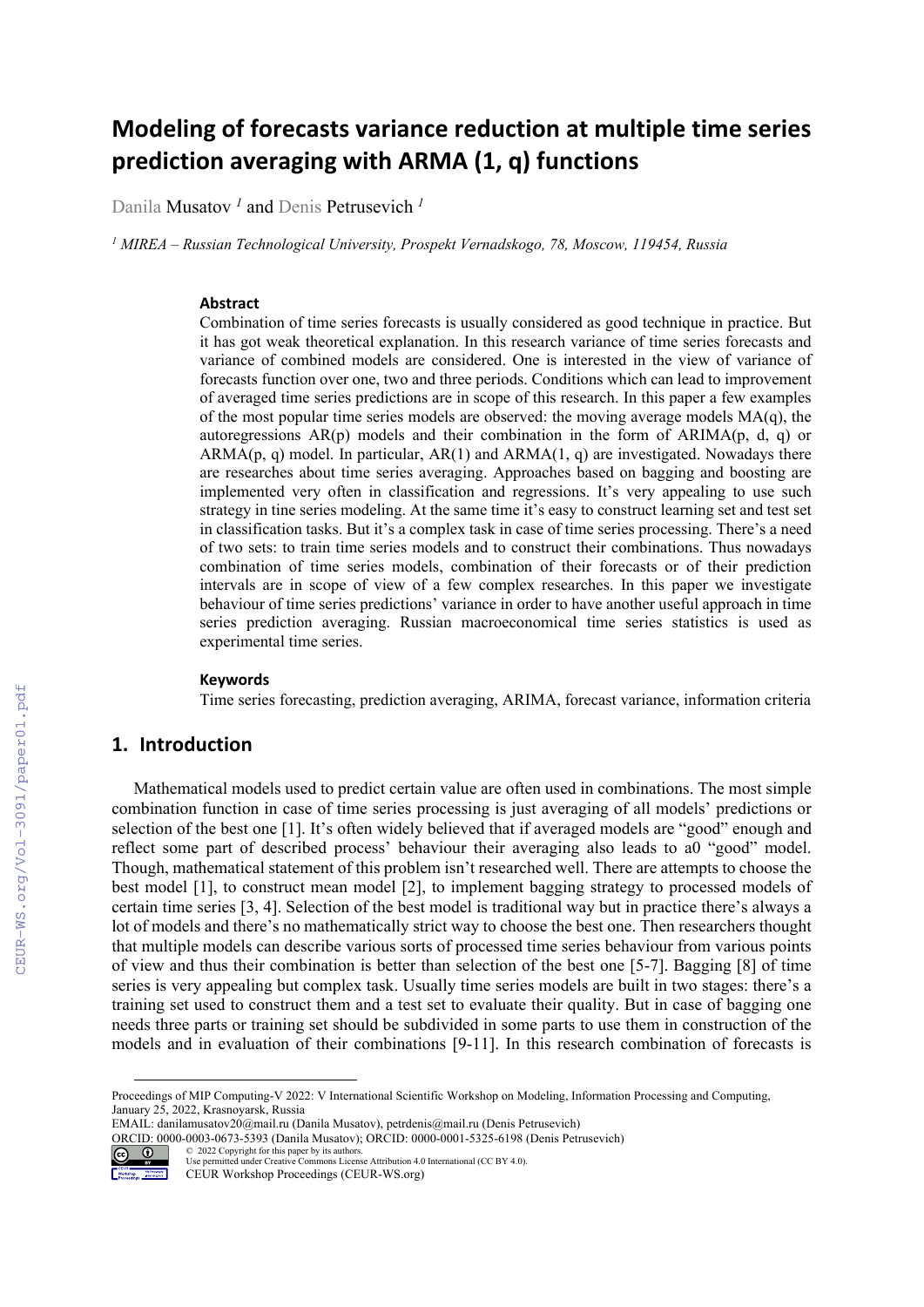investigated from the prediction intervals point of view. Behaviour of prediction intervals is often out of scope of research in a lot of ensemble models but this question is especially important in case of time series forecasting [11-12]. In the paper ARIMA models are considered. Though some steps considering combination of GARCH models (in case if time series is heteroscedastic) have already been done in [7], combination of heterogeneous models are still in scope of future work. These models are the most popular but sometimes frequential analysis is also a good tool [13, 14], so further analysis should consider combinations of such models. Here we get variance of time series forecasts at 1, 2, 3 periods of time and investigate its behaviour in case of model averaging.

#### **2. Time series prediction intervals**

In order to evaluate prediction interval one has to transform time series into  $MA(\infty)$  form. According to Wald theorem [15] this transformation (also called psi-representation) can be implemented to any stationary time series. If one treats ARIMA models, stationary process can be achieved with time series differentiation [16]. Each process in such view can be expressed via infinite (in common case) summation of moving averages MA(q). Coefficients  $\psi_i$  in this series are usually called psi-weights.

Thus, the simplest case is, of course, handling moving average  $MA(q)$  models:

$$
X_t = \varepsilon_t + \theta_1 \varepsilon_{t-1} + \dots + \theta_q \varepsilon_{t-q}.
$$

Here today value of the *X* time series is expressed via white noises  $\varepsilon_{t-a}$  of order less than or equal to q [16]. These models are already considered in the form when all coefficients are equal to psi-weights. Thus, variance of these models' predictions [16] is (1):

$$
Var(\hat{x}_n - x_n) = \sigma^2 \sum_{j=0}^{n-1} W_j^2,
$$
 (1)

here  $\hat{x}_n$  is a predicted value at time n,  $x_n$  is a real value of time series,  $\sigma$  is a standard error value (got at learning procedure) and  $\psi_i = \theta_i$  for MA(q) series. If the assumption of normally distributed errors is hold, a 95% prediction interval of  $\hat{x}_n$  is  $[\hat{x}_n - 1.96\sqrt{Var(\hat{x}_n - x_n)}, \hat{x}_n + 1.96\sqrt{Var(\hat{x}_n - x_n)}]$ . Here variance can be found via psi-weights be means of (1).

Another significant part of time series models consists of the autoregression AR(p) models. In this case today value of the *X* time series depends on its own past values of order less than or equal to p:

$$
X_{t} = c + \varphi_{1} X_{t-1} + \dots + \varphi_{q} X_{t-p}.
$$

Consideration of Wald's theorem to autoregression processes AR(p) leads to (2):

$$
\psi_0 = 1,\n\psi_1 = \varphi_1,\n\psi_2 = \varphi_1 \psi_1 + \varphi_2,\n\psi_3 = \varphi_1 \psi_2 + \varphi_2 \psi_1 + \varphi_3.
$$
\n(2)

These expressions are recurrent and can be reinterpreted in term of summation (3):

$$
\psi_k = \sum_{i=1}^k \varphi_i \psi_{k-i}.
$$
 (3)

And in common case handling ARIMA  $(p, d, q)$  models (or ARMA $(p, q)$ ) consideration of psiweights leads to (4):

$$
\begin{aligned}\n\psi_0 &= 1, \\
\psi_1 &= \varphi_1 + \theta_1, \\
\psi_2 &= \varphi_1 \psi_1 + \varphi_2 + \theta_2, \\
\psi_3 &= \varphi_1 \psi_2 + \varphi_2 \psi_1 + \varphi_3 + \theta_3.\n\end{aligned}
$$
\n(4)

Thorough analysis of these expressions can be found in [16, 17].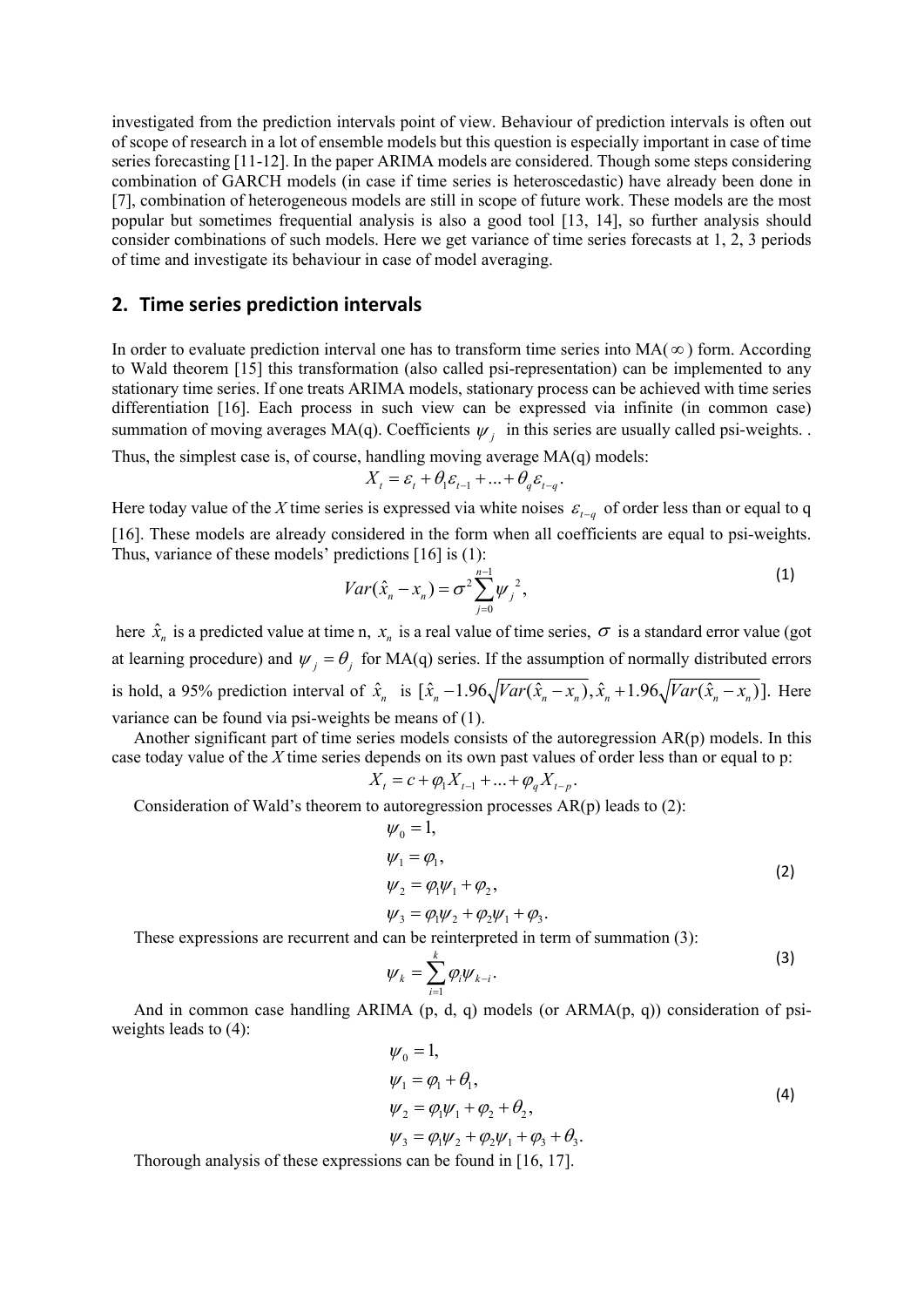In this research we consider  $AR(p)$  and  $ARMA(p, q)$  models with  $p \leq 3$ . The main goal is to express variance via terms of the models and to explain conditions at which averaging technique is going to lead its improvement. Here only averaging of the models is taken into account. But the same approach can be used in case of bagging and non-linear combinations of models. In further calculations and at averaging stage of experiments all models are supposed to have the same model of seasonality because this part is non-linear and its summation will lead to models with another complex seasonality.

## **2.1. Variance of the prediction made with AR(1) model**

First of all, here AR(p) models are analyzed. Considering the simplest case of AR(1) model psiweights (2) are elements of geometric progression:

$$
\psi_0 = 1,\n\psi_1 = \varphi_1,\n\psi_2 = \varphi_1 \psi_1 = \varphi_1^2,\n\psi_k = \varphi_1 \psi_{k-1} = \varphi_1^n.
$$
\n(5)

Variance of its prediction at time n is proportional to sum of geometric progression with ratio equal to  $\varphi_1^2$  :

$$
Var_{AR(1)}(\hat{x}_n - x_n) = \sigma^2 \sum_{j=0}^{n-1} \psi_j^2 = \sigma^2 (1 + \sum_{j=1}^{n-1} \varphi_1^{2j}) = \sigma^2 \frac{1 - \varphi_1^{2n}}{1 - \varphi_1}.
$$
 (6)

This sum (6) gets finite if  $| \varphi_1 |$ <1 even if  $n \to \infty$ . Thus, in case of AR(1) process variance of the forecast over infinite period can be finite number. Logically it's close to the case of fluctuations with descending amplitude (7).

$$
\lim_{n \to \infty} Var_{AR(1)}(\hat{x}_n - x_n) = \sigma^2 \frac{1}{1 - \varphi_1}.
$$
 (7)

Variance of prediction over 1, 2 and 3 timesteps is presented in expressions (8):

$$
Var_{AR(1)}(\hat{x}_1 - x_1) = \sigma^2,
$$
  
\n
$$
Var_{AR(1)}(\hat{x}_2 - x_2) = \sigma^2 (1 + \varphi_1^2),
$$
  
\n
$$
Var_{AR(1)}(\hat{x}_3 - x_3) = \sigma^2 (1 + \varphi_1^2 + \varphi_1^4).
$$
\n(8)

Variance of prediction over 1 timestep ahead depends only on the standard error of model under investigation. Plots of these functions for predictions over 2 and 3 timesteps are presented in Figure 2, Figure 3. They are bulging downward (all degrees are even and there are only plus signs in the expression (8)). There's only one minimum (which is global one) in case when  $\varphi_1 = 0$  and its prediction is also zero. If there are a few models their prediction variances can be various points at plots 1, 2. If predictions of a few models AR(1) are averaged, one can describe it as averaging of the very models (because the ARMA(p, q) model is linear). Thus, averaged model can be considered as a new ARMA(p, q) model with the same orders p, q but different coefficients.

Variance of combined model is lower than variance of the source ones if one moves towards minimum at plots 1, 2. If there are two models with variances situated at the same side from zero, variance of their combination will be situated between them. So, in the case of two models one of them is going to have higher variance and one of them is going to have lower variance than variance of the combined model. At the same time the combined model is going to have lower level of variance if variances of the source models are situated from different sides of zero.

Basically, this discourse is true in a case of a lot of models. The variance function (8) is bulging downward and it has got only one minimum. So, if all models are marked as points at plots 1,2, variance of averaged model is the same function of averaged parameter. Because variance function is bulging downward, point marking variance of averaged model is situated under line connecting models with extreme values of parameter  $\varphi$ <sub>1</sub> (minimum and maximum).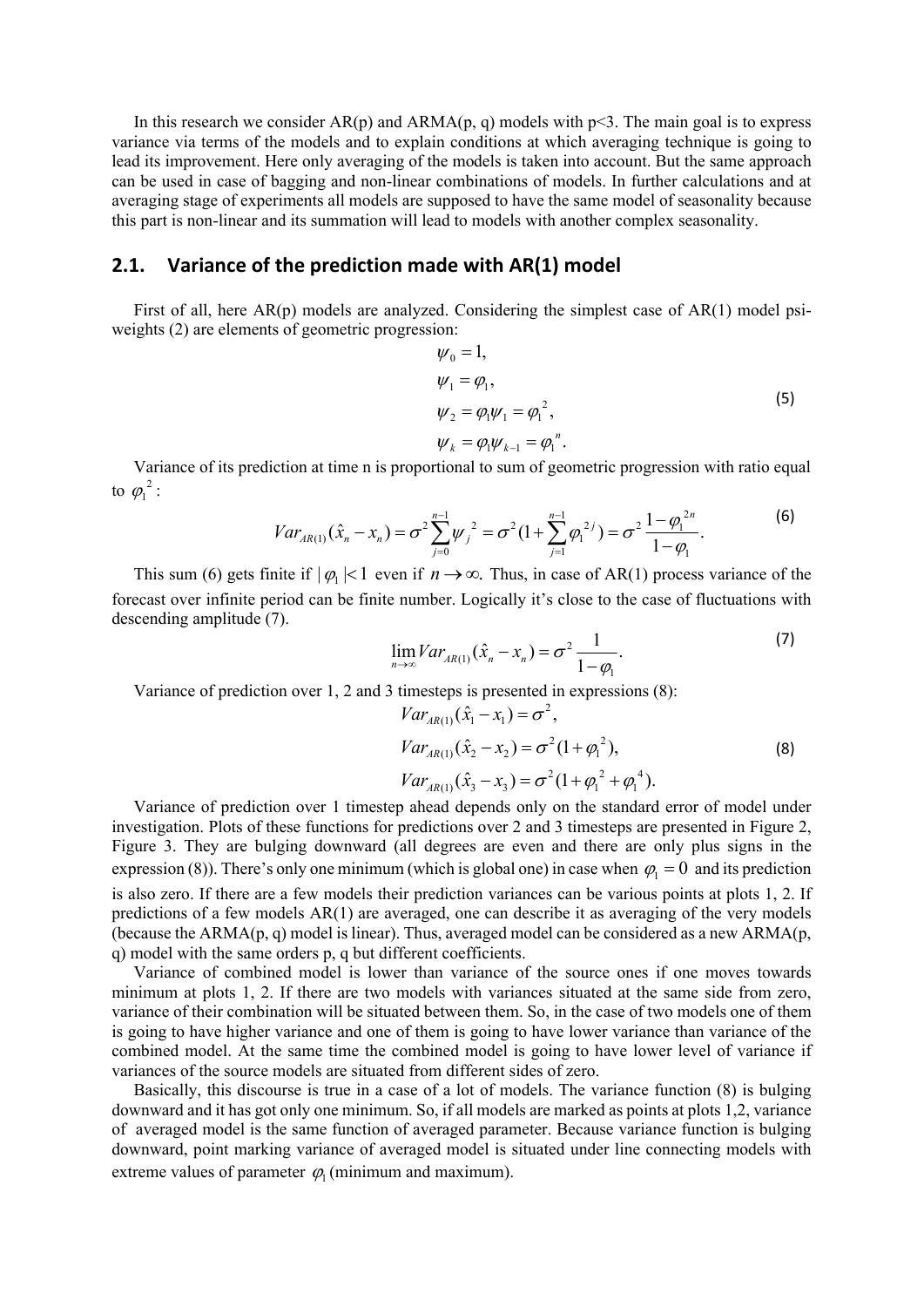$$
\min Var M_i \leq Var \frac{\sum_{i}^{N} M_i}{N} \leq \max Var M_i,
$$
\n(9)

here  $M_i$  denotes enumeration of N models of AR(1) type.



**Figure 1:** Forecast variance of AR(1) model at 2 timesteps ahead



**Figure 2:** Forecast variance of AR(1) model at 3 timesteps ahead

But this combination gets the best model (with lower variance) only if equal numbers of models are situated to the left of zero and to the right of it. This situation can be seen at Figure 3. Thus, averaging leads to the best model (usually to a "good" model because there's too much of them) only if all models are divided into two equal parts: with negative value of  $\varphi$  and positive ones. Basically, it means that half of models predict that value of time series is going to be lower and the other ones predict tendency to grow. Such situation can take place if investigated time series has got complex behaviuor of researchers haven't got enough data to make prediction. In case of "usual" situation there's always some model better than averaged one (with lower variance). If there's no tool to choose the best model, the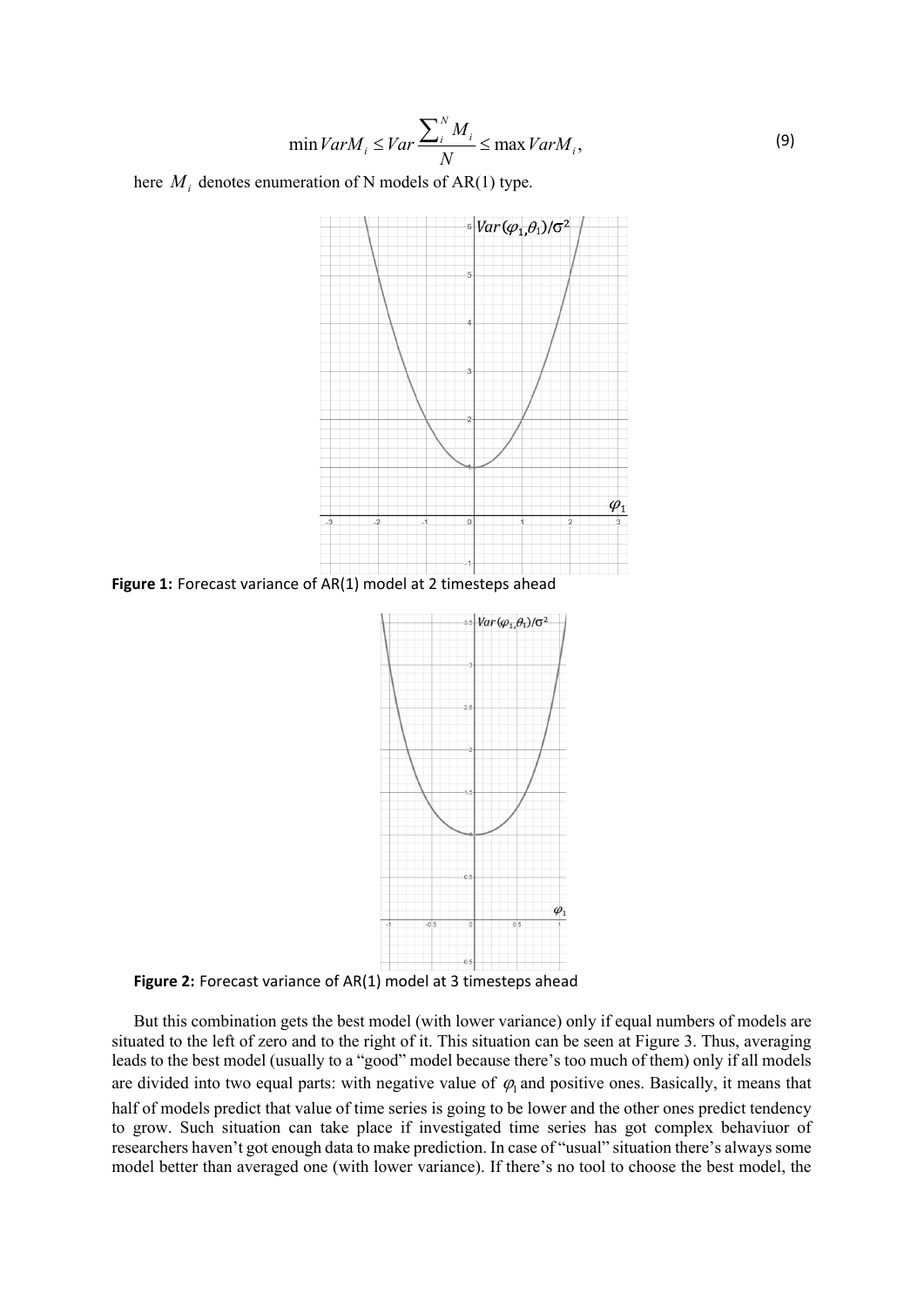averaged one is better than worse models. So, it can be used as another tool for prediction and it has got "good" quality.



**Figure 3:** Variance of handled AR(1) models (shown with transparent dots) and variance of averaged model (black dot)

#### **2.2. Variance of the prediction made with ARMA(1, q) model**

Psi-weights of  $ARMA(1, q)$  models form geometric progression starting from time q:

$$
\psi_0 = 1,\n\psi_1 = \varphi_1 + \theta_1,\n\psi_2 = \varphi_1 \psi_1 + \theta_2 = \varphi_1 (\varphi_1 + \theta_1) + \theta_2,
$$
\n(10)  
\n
$$
\psi_{q+1} = \varphi_1 \psi_q.
$$

Thus, in case if order of moving average part is less than time of prediction ( $q \le n$ ) there's no geometric progression. For example, considering variance of the ARMA(1, 2) model for 3 timesteps, one has got:

$$
Var_{ARMA(1,2)}(\hat{x}_3 - x_3) = \sigma^2 \sum_{j=0}^{2} \psi_j^2 = \sigma^2 \Big[ 1 + (\varphi_1 + \theta_1)^2 + (\varphi_1(\varphi_1 + \theta_1) + \theta_2)^2 \Big].
$$
 (11)

For q>n time series variance includes sum of geometric progression starting from time q:

$$
Var_{ARMA(1,q)}(\hat{x}_n - x_n) = \sigma^2 \sum_{j=0}^{n-1} \psi_j^2 =
$$
  

$$
\sigma^2 \left[ 1 + (\varphi_1 + \theta_1)^2 + (\varphi_1(\varphi_1 + \theta_1) + \theta_2)^2 + ... + \psi_{q-1}^2 + \psi_q^2 \frac{1 - \varphi_1^{2n}}{1 - \varphi_1} \right].
$$
 (12)

Here, the last term denotes sum of the progression starting at q-th psi-function.

## **2.3. Variance of the prediction made with ARMA(1, 1) model**

Variances of predictions over 1, 2 and 3 timesteps of ARMA(1, 1) model are shown at (13):

ns over 1, 2 and 3 timesteps of ARMA(1, 1) model are shown at (13):  
\n
$$
Var_{ABMA(1,1)}(\hat{x}_1 - x_1) = \sigma^2,
$$
\n(13)  
\n
$$
Var_{ABMA(1,1)}(\hat{x}_2 - x_2) = \sigma^2 \left[1 + (\varphi_1 + \theta_1)^2\right],
$$
\n
$$
Var_{ABMA(1,1)}(\hat{x}_3 - x_3) = \sigma^2 \left[1 + (\varphi_1 + \theta_1)^2 + \varphi_1^2(\varphi_1 + \theta_1)^2\right].
$$

First of all, one considers variance of prediction over 2 timesteps ahead. Extreme value of this function is situated at the point where first derivatives are zeros: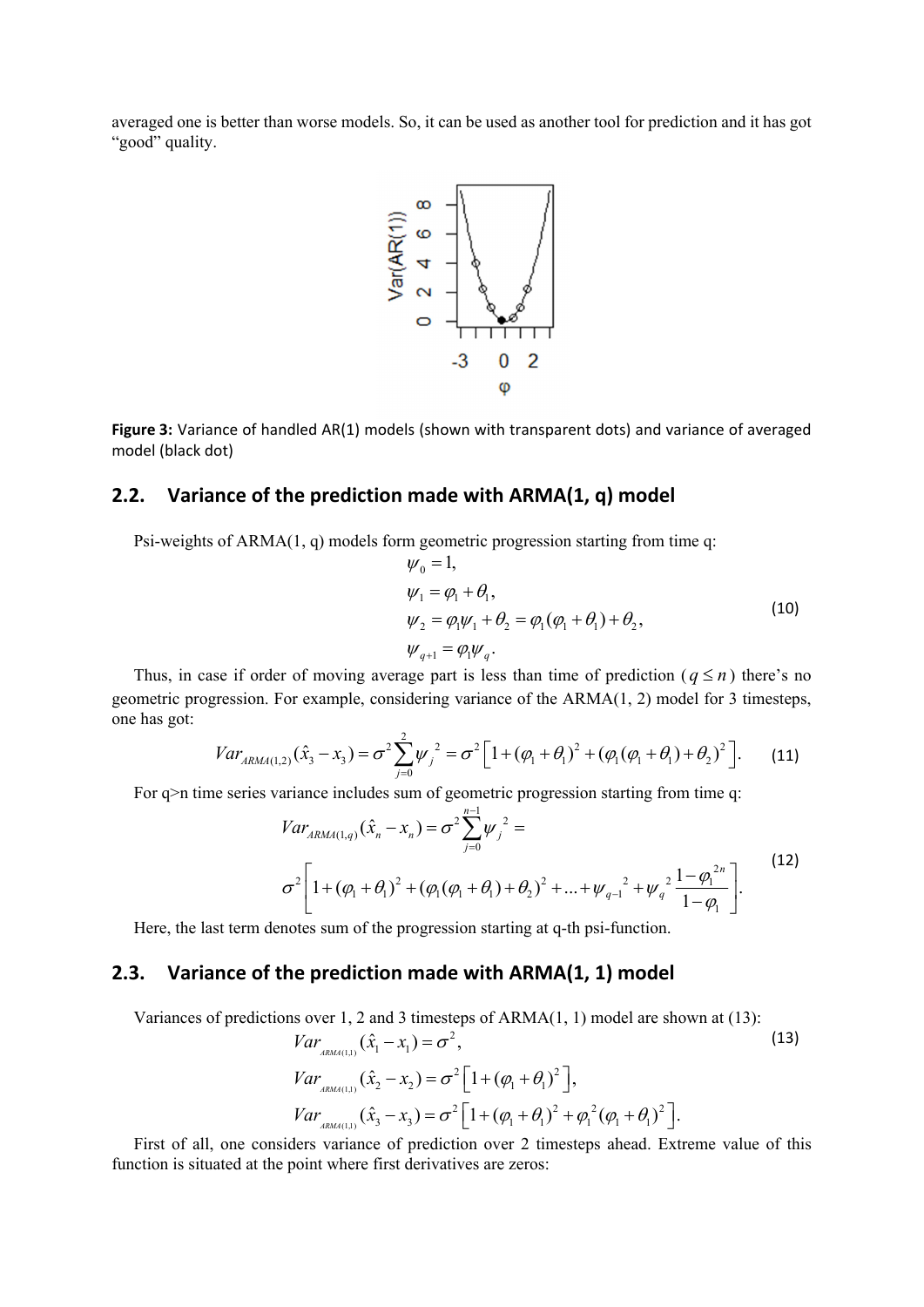$$
(Var_{ARMA(1,1)}(\hat{x}_2 - x_2))' \big|_{\varphi_1} = (Var_{ARMA(1,1)}(\hat{x}_2 - x_2))' \big|_{\theta_1} = 2\sigma^2(\varphi_1 + \theta_1) = 0.
$$
 (14)

It happens if  $\varphi_1 = -\theta_1$ , predictions of this model ( $X_t = c + \varphi_1 X_{t-1} - \varphi_1 \varepsilon_{t-1}$ ) and its variance are minimal (it can be seen at plot 4). To check whether this is minimum, one uses the second derivatives:

 $(Var_{RMA(1,1)}(\hat{x}_2 - x_2))''|_{\varphi_1} = (Var_{RRMA(1,1)}(\hat{x}_2 - x_2))''|_{\varphi_1} = (Var_{RRMA(1,1)}(\hat{x}_2 - x_2))''|_{\varphi_1 \varphi_1} = 2\sigma^2.$  (15)

Hessian of variance is zero:

$$
H_{ARMA(1,1)}(\hat{x}_2 - x_2) = \begin{vmatrix} 2\sigma^2 & 2\sigma^2 \\ 2\sigma^2 & 2\sigma^2 \end{vmatrix} = 0.
$$
 (16)

 $\Delta_1 = 2\sigma^2$ ,  $\Delta_2 = 0$ . One can't make definite conclusions by means of Sylvester's theorem. It means that the function hasn't got one minimum. But taking a glance at Figure 4 one can see that minimum is achieved at models with  $\varphi_1 = -\theta_1$ . At the same time this function is also bulging downward and results for the AR(1) are also true in this case.

Using the same approach we've considered variance of prediction in three timesteps. Extreme values of variance are obtained equalizing first derivatives to zero:

$$
(Var_{ABM4(1,1)}(\hat{x}_3 - x_3))' \big|_{\varphi_1} = 2\sigma^2 (\varphi_1 + \theta_1)(2\varphi_1^2 + \varphi_1 \theta_1 + 1) = 0,
$$
\n
$$
(Var_{ABM4(1,1)}(\hat{x}_3 - x_3))' \big|_{\theta_1} = 2\sigma^2 (\varphi_1 + \theta_1)(\varphi_1^2 + 1) = 0.
$$
\n
$$
(17)
$$

Here one can see the same result as in the case of prediction over two timesteps. The second equation in (17) has got solution  $\varphi_1 = -\theta_1$ .

The second derivatives for prediction of ARMA(1, 1) model over three timesteps are:

$$
(Var_{ABM(1,1)}(\hat{x}_3 - x_3))''|_{\varphi_1^2} = 2\sigma^2(6(\varphi_1 + \theta_1) + \theta_1^2 + 1),
$$
\n
$$
(Var_{ABM(1,1)}(\hat{x}_3 - x_3))''|_{\varphi_1^2} = 2\sigma^2(\varphi_1^2 + 1),
$$
\n
$$
(Var_{ABM(1,1)}(\hat{x}_3 - x_3))''|_{\varphi_1\varphi_1^2} = 2\sigma^2(3\varphi_1^2 + 2\varphi_1\theta_1 + 1).
$$
\n(18)

In case if  $\varphi_1 = -\theta_1$ , all derivatives in (18) are equal to  $2\sigma^2(\varphi_1^2 + 1)$ . Hessian has got the form:

$$
H_{ARMA(1,1)}(\hat{x}_3 - x_3) = \begin{vmatrix} 2\sigma^2 (6(\varphi_1 + \theta_1) + \theta_1^2 + 1) & 2\sigma^2 (3\varphi_1^2 + 2\varphi_1\theta_1 + 1) \\ 2\sigma^2 (3\varphi_1^2 + 2\varphi_1\theta_1 + 1) & 2\sigma^2 (\varphi_1^2 + 1) \end{vmatrix}.
$$
 (19)

Hessian  $\Delta_2$  and minor  $\Delta_1$  have got complicated form. But in the case of extreme  $\varphi_1 = -\theta_1$ :  $\Delta_1 = 2\sigma^2(\theta_1^2 + 1) \ge 0$ ,  $\Delta_2 = 0$ . One can't confirm that case of  $\varphi_1 = -\theta_1$  leads to the model with minimal variance. But it's clearly seen at the Figure 5.



**Figure 4:** Forecast variance of ARMA(1, 1) model at 2 timesteps ahead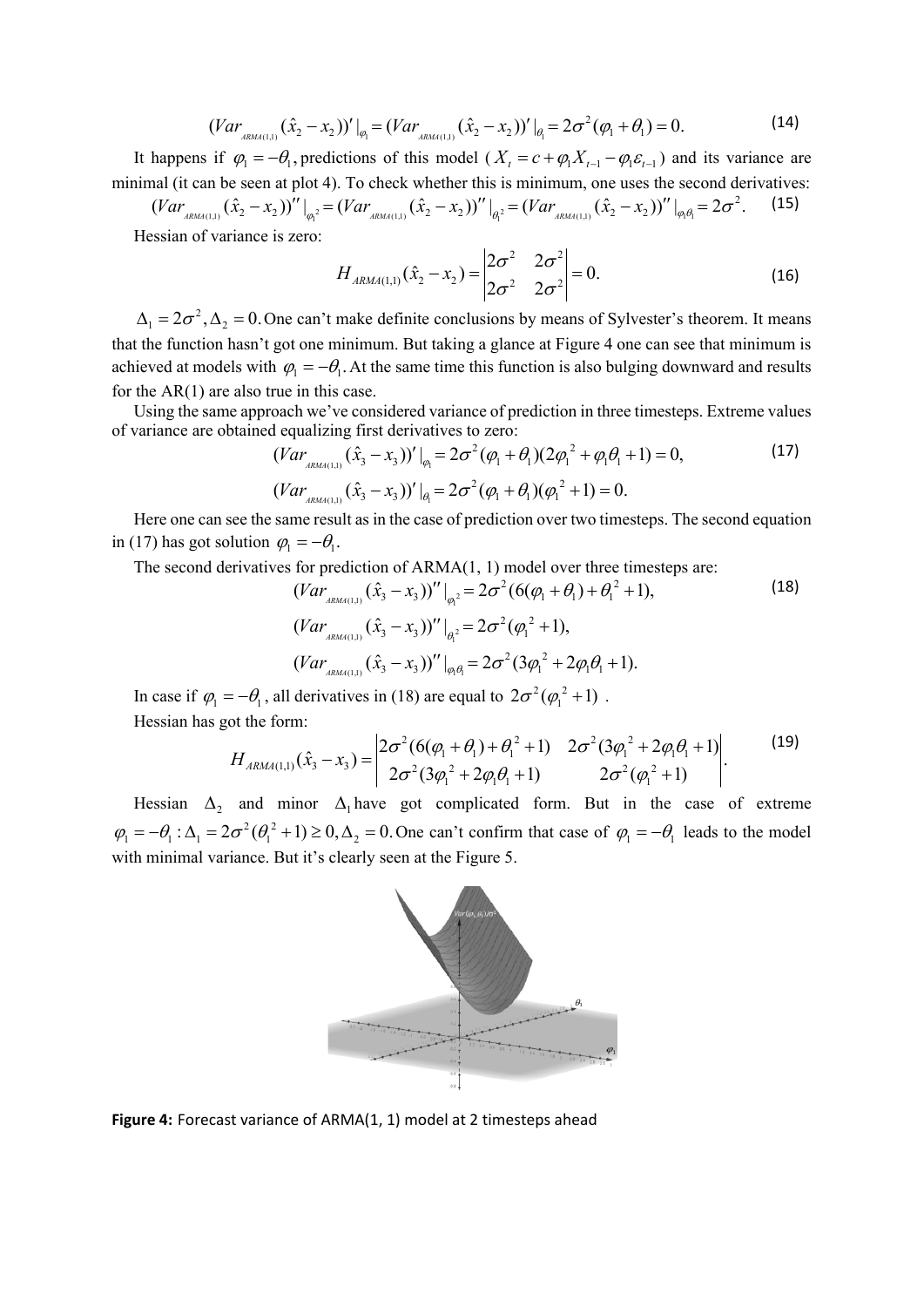

**Figure 5:** Forecast variance of ARMA (1, 1) model at 3 timesteps ahead (13)

#### **2.4. Variance of the prediction made with ARMA(1, 2) model**

Variances of predictions over 1, 2 and 3 timesteps of ARMA(1, 1) model are shown at (20):

$$
Var_{A_{RMA(1,2)}}(\hat{x}_1 - x_1) = \sigma^2,
$$
\n
$$
Var_{A_{RMA(1,2)}}(\hat{x}_2 - x_2) = \sigma^2 \left[1 + (\varphi_1 + \theta_1)^2\right],
$$
\n
$$
Var_{A_{RMA(1,2)}}(\hat{x}_3 - x_3) = \sigma^2 \left[1 + (\varphi_1 + \theta_1)^2 + (\varphi_1(\varphi_1 + \theta_1)^2 + \theta_2)^2\right].
$$
\n(20)

Variance of forecast over 1 and 2 timesteps are the same as in the case of ARMA(1,1) model (13). So, all calculations and conclusions made there remain true. The same result is repeated in case of ARMA(1, q) models,  $q>2$ . For predictions over 1, 2 and 3 timesteps variance functions will be the same as in (20). Differences are expected only for forecasts over more timesteps. In case of prediction over 3 timesteps extreme point is situated in the place where:

$$
(Var_{ABMA(1,2)}(\hat{x}_3 - x_3))' \big|_{\varphi_1} = 2\sigma^2 \big[ \varphi_1 + \theta_1 + (\varphi_1(\varphi_1 + \theta_1) + \theta_2)(2\varphi_1 + \theta_1) \big] = 0,
$$
  
\n
$$
(Var_{ABMA(1,2)}(\hat{x}_3 - x_3))' \big|_{\theta_1} = 2\sigma^2 \big[ \varphi_1 + \theta_1 + 2\varphi_1(\varphi_1(\varphi_1 + \theta_1) + \theta_2) \big] = 0,
$$
  
\n
$$
(Var_{ABMA(1,2)}(\hat{x}_3 - x_3))' \big|_{\theta_2} = 2\sigma^2 \big[ \varphi_1(\varphi_1 + \theta_1) + \theta_2 \big] = 0
$$
\n(21)

Substituting the last equation into the first one in the system (21), one gets  $\varphi_1 = -\theta_1$  and after that from the last equation one has got  $\theta_2 = 0$ . So, structure of the model that has got minimal variance of prediction is the same as in cases of ARMA(1, 1) and of ARMA(1, 2) but for prediction at 2 timesteps. Determinant of hessian gets very large and here only values of the second derivatives are shown in expression (22):

$$
(Var_{ARMA(1,2)}(\hat{x}_3 - x_3))''|_{\varphi_1^2} = 2\sigma^2 \left[1 + 2(\varphi_1(\varphi_1 + \theta_1) + \theta_2) + (2\varphi_1 + \theta_1)^2\right],
$$
\n
$$
(Var_{ARMA(1,2)}(\hat{x}_3 - x_3))''|_{\varphi_1^2} = 2\sigma^2(\varphi_1^2 + 1),
$$
\n
$$
(Var_{ARMA(1,2)}(\hat{x}_3 - x_3))''|_{\varphi_2^2} = 2\sigma^2,
$$
\n
$$
(Var_{ARMA(1,2)}(\hat{x}_3 - x_3))''|_{\varphi_1\varphi_1^2} = 2\sigma^2 \left[1 + \varphi_1(2\varphi_1 + \theta_1) + \varphi_1(\varphi_1 + \theta_1) + \theta_2\right],
$$
\n
$$
(Var_{ARMA(1,2)}(\hat{x}_3 - x_3))''|_{\varphi_1\varphi_2^2} = 2\sigma^2 \left[2\varphi_1 + \theta_1\right],
$$
\n
$$
(Var_{ARMA(1,2)}(\hat{x}_3 - x_3))''|_{\varphi_1\varphi_2^2} = 2\sigma^2 \varphi_1.
$$
\n
$$
(Var_{ARMA(1,2)}(\hat{x}_3 - x_3))''|_{\varphi_1\varphi_2^2} = 2\sigma^2 \varphi_1.
$$
\n
$$
(Var_{ARMA(1,2)}(\hat{x}_3 - x_3))''|_{\varphi_1\varphi_2^2} = 2\sigma^2 \varphi_1.
$$
\n
$$
(Var_{ARMA(1,2)}(\hat{x}_3 - x_3))''|_{\varphi_1\varphi_2^2} = 2\sigma^2 \varphi_1.
$$
\n
$$
(Var_{ARMA(1,2)}(\hat{x}_3 - x_3))''|_{\varphi_1\varphi_2^2} = 2\sigma^2 \varphi_1.
$$
\n
$$
(Var_{ARMA(1,2)}(\hat{x}_3 - x_3))''|_{\varphi_1\varphi_2^2} = 2\sigma^2 \varphi_1.
$$
\n
$$
(Var_{ARMA(1,2)}(\hat{x}_3 - x_3))''|_{\varphi_1\varphi_2^2} =
$$

Structure of hessian after simplification with summation of rows and columns with appropriate multipliers is presented in (23):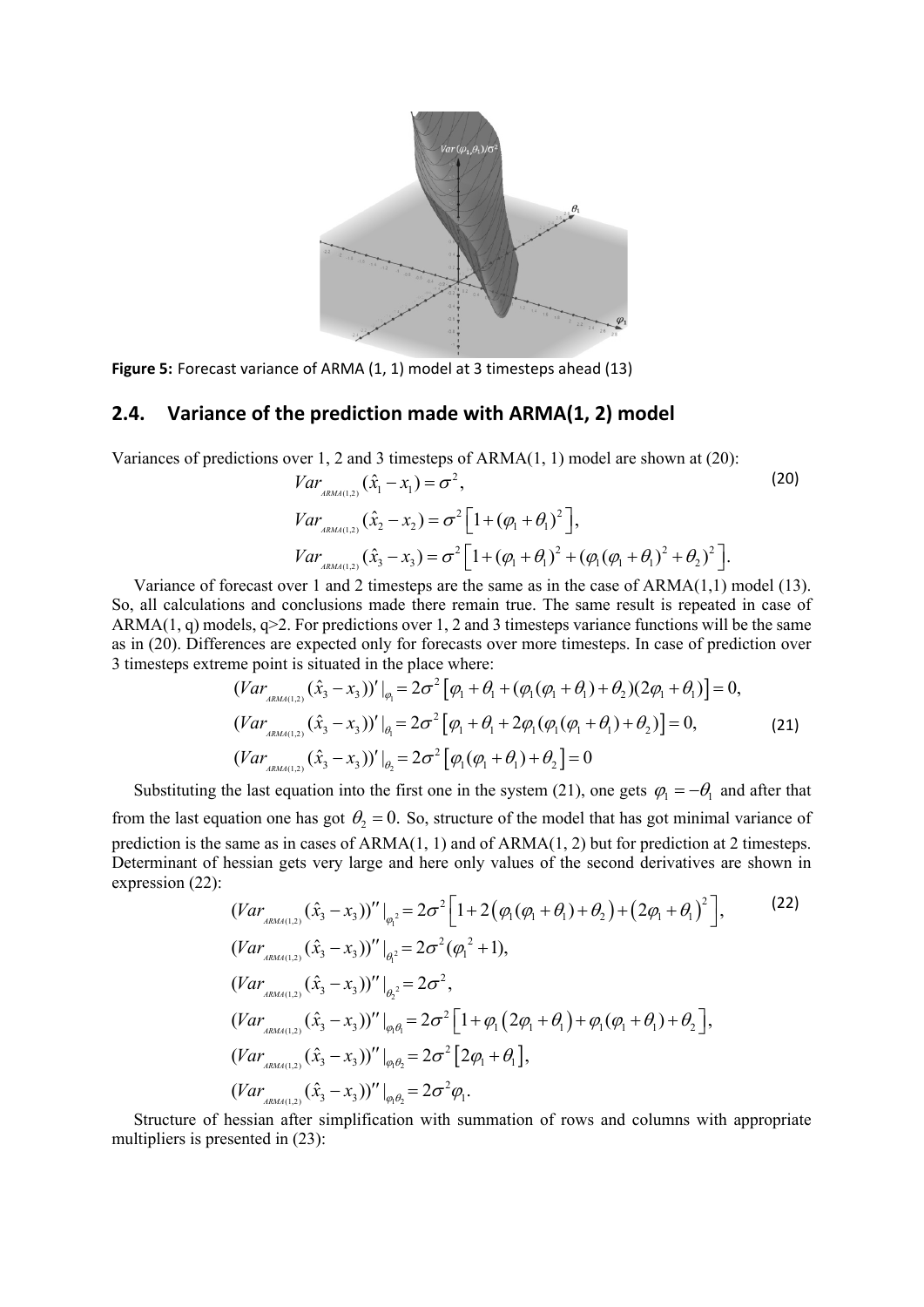$$
H_{ARMA(1,2)}(\hat{x}_3 - x_3) = \sigma^6 \begin{bmatrix} (\varphi_1(\varphi_1 + \theta_1) + \theta_2)^2 & 2 \\ 0 & 2 \end{bmatrix}.
$$
 (23)

It's positive except solutions of the equations (21). At extreme points it's zero. This result is close to the previous cases. There's a hyperplane at which variation is minimal:  $\varphi_1 = -\theta_1, \theta_2 = 0$ . For models ARMA(1, q), q>2, variance of predictions over 1, 2, 3 timesteps has got the same form as in cases presented above. Differences are going to appear only in predictions over more timesteps.

## **3. Experiments**

The Dynamic series of macroeconomic statistics of the Russian Federation (monthly wage index and monthly income index) [18] have been handled in the experimental part. Last 12 values of the time series data have been used as test while the first 300 values were used to train models. In previous part only ARIMA(1, d, q) models have been handled. So, here they are used as parts of combined model. At the same time the best model by value of information criteria [16, 17] is also highlighted. In order to compare forecasts RMSE and MAE metrics of errors are used:

$$
RMSE = \sqrt{\frac{\sum_{t} (\tau(t) - ts(t))^2}{N}},
$$
\n
$$
MAE = \frac{\sum_{t} |\tau(t) - ts(t)|}{N}.
$$
\n(24)

Here N is length of test period, *τ(t)* denotes predicted values of the processed time series, *ts(t)* is a part of the investigated time series at the test period (real data).

Two experiments have been performed. In the first one 200 values were used to train models and 12 values to test them. Order of moving average part was limited with 3. Order of the autoregression part was set to 1. One can see its results in the Table 1. The best model (by value of information criteria) is ARIMA(0, 1, 1) one. It's marked with bold font in the table.

**Table 1** The ARIMA  $(1, d, a)$ ,  $\alpha \leq 4$ , models of the wage index

| ARIMA(p, d, q) models | Akaike      | RMSE of  | MAE of   |
|-----------------------|-------------|----------|----------|
|                       | information | forecast | forecast |
|                       | criterion   |          |          |
| ARIMA(1, 1, 0)        | 1518.43     | 18.68    | 12.41    |
| ARIMA(1, 1, 1)        | 1496.72     | 17.94    | 11.62    |
| ARIMA(1, 1, 2)        | 1498.41     | 17.91    | 11.60    |
| ARIMA(1, 1, 3)        | 1495.42     | 17.75    | 11.46    |
| <b>ARIMA(0, 1, 1)</b> | 1494.6      | 15.14    | 9.21     |
| Combined model        | 1495.73     | 17.75    | 11.46    |

Among four tested models there are signs of terms:  $\varphi_1 > 0$  one time and  $\varphi_1 < 0$  3 times,  $\varepsilon_1 > 0$  one time and  $\epsilon_1 < 0$  2 times (for ARIMA(1, 1, 0) it's zero), there's one positive  $\epsilon_2$  term and one negative. So, theoretically averaging is expected to achieve "good" results. One can see that combined model looks very close to the ARIMA(1, 1, 3) model and it's better than other ones (of  $1<sup>st</sup>$  order) by value of Akaike information criterion and by quality of forecast at tested period. Especially it exceeds results of the worst model ARIMA(1, 1, 0) . The best model has got different orders and wasn't used in combination but its results are close to the combined model and to the ARIMA(1, 1, 3) one.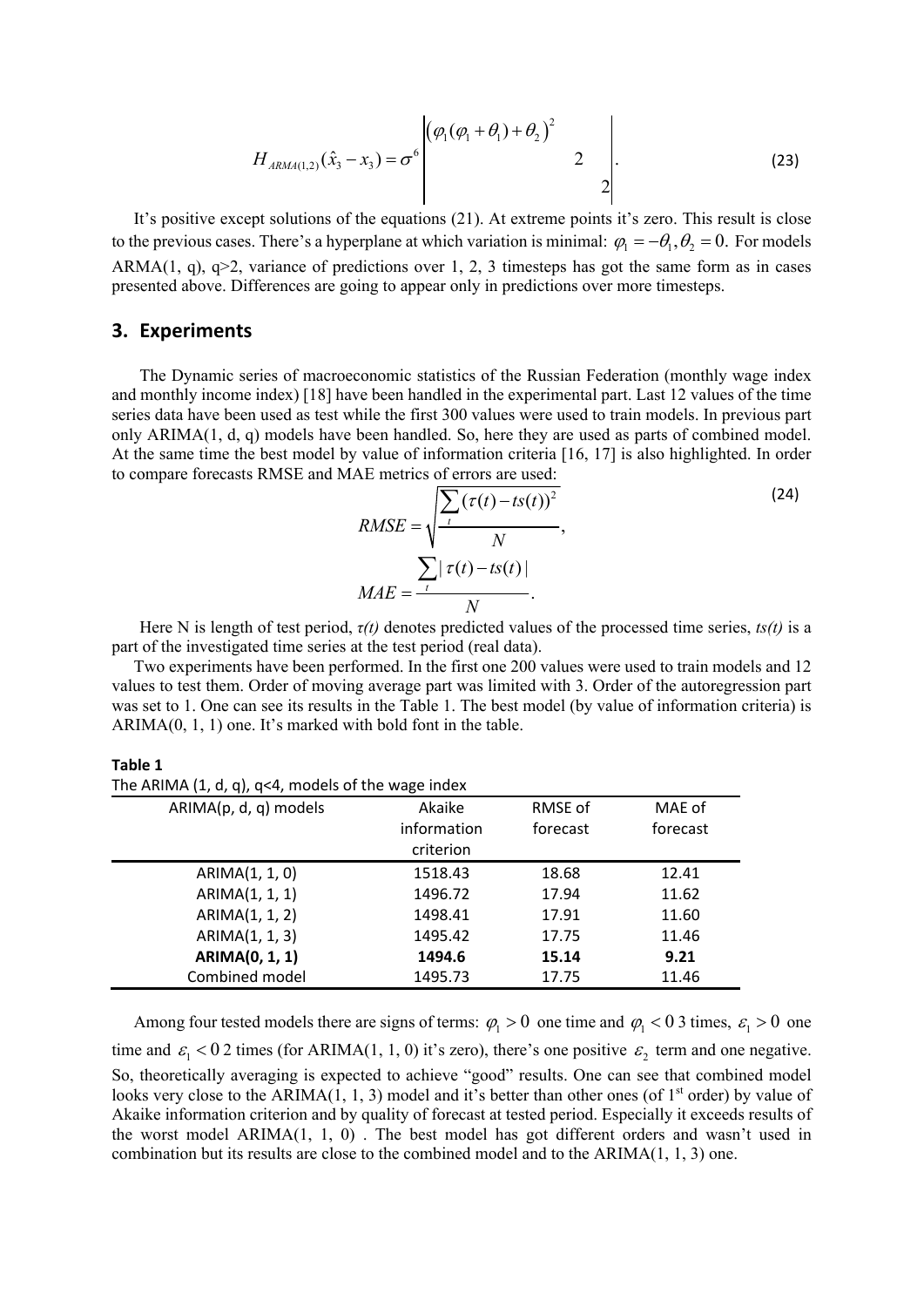In the second experiment models  $ARIMA(1, d, q)$ ,  $q<6$ , were used. Length of the training set was 300 values. Volume of the training set was also 12. Its results are shown in the Table 2.

| The ARIMA $(1, d, q)$ , $q0$ , models of the wage index |             |          |          |
|---------------------------------------------------------|-------------|----------|----------|
| ARIMA(p, d, q) models                                   | Akaike      | RMSE of  | MAE of   |
|                                                         | information | forecast | forecast |
|                                                         | criterion   |          |          |
| ARIMA(1, 1, 0)                                          | 942.44      | 37.59    | 36.50    |
| ARIMA(1, 1, 1)                                          | 911.05      | 25.79    | 14.54    |
| <b>ARIMA(1, 1, 2)</b>                                   | 901.17      | 22.11    | 14.20    |
| ARIMA(1, 1, 3)                                          | 901.51      | 22.24    | 14.16    |
| ARIMA(1, 1, 4)                                          | 903.51      | 22.23    | 14.14    |
| ARIMA(1, 1, 5)                                          | 905.48      | 22.47    | 14.13    |
| Combined model                                          | 906.7       | 22.47    | 14.13    |

| Table 2                                                  |  |
|----------------------------------------------------------|--|
| The ARIMA $(1, d, q)$ , $q<6$ , models of the wage index |  |

Here one can see that the combined model is better than the worst ones but is worse than the best models. In this case almost all terms in various models have got the same signs. That's why averaging doesn't give results close to the best ones. But it's far better than the worst models used in combination.

The same experiment as presented in the Table 1 has been done in case the income index [18]. Among four tested models with orders q<4 there are signs of terms:  $\varphi_1 > 0$  2 times and  $\varphi_1 < 0$  also 2 times,  $\varepsilon_1 < 0$  3 times (for ARIMA(1, 1, 0) it's zero),  $\varepsilon_2 > 0$  for the both models with non-zero MA(2) term. Here, we expect that averaging is going to be good practice because signs of AR(1) part vary. Results are shown in the Table 3.

| The ARIMA $(1, d, q)$ , $q$ <4, models of the income index |          |          |
|------------------------------------------------------------|----------|----------|
| Akaike                                                     | RMSE of  | MAE of   |
| information                                                | forecast | forecast |
| criterion                                                  |          |          |
| 1742.29                                                    | 26.08    | 15.64    |
| 1685.3                                                     | 27.02    | 16.61    |
| 1676.16                                                    | 28.13    | 18.21    |
| 1678.15                                                    | 28.13    | 18.21    |
| 1678.15                                                    | 28.13    | 18.21    |
| 1678.15                                                    | 28.13    | 18.21    |
|                                                            |          |          |

| Table 3                                                    |  |
|------------------------------------------------------------|--|
| The ARIMA $(1, d, q)$ , $q<4$ , models of the income index |  |

Here four models (including the best one by information criteria values and the combined model) make almost the same predictions by quality. At the same time models with q<2 make better predictions but they've got worse information criteria values. It can be explained with overfitting to the learn data. Thus, researcher can have one more model that's close by quality to some number of the best ones. It can be used to analyze signs of terms where they vary in implemented models.

In the last experiment models  $ARIMA(1, d, q)$ ,  $q<6$ , were used. Length of the training set (income index) was 300 values. Volume of the training set was also 12. Its results are shown in the Table 4.

#### **Table 4**

| The ARIMA $(1, d, q)$ , $q<6$ , models of the income index |  |  |  |  |  |
|------------------------------------------------------------|--|--|--|--|--|
|------------------------------------------------------------|--|--|--|--|--|

| .                       |                                    |                     |                    |
|-------------------------|------------------------------------|---------------------|--------------------|
| $ARIMA(p, d, q)$ models | Akaike<br>information<br>criterion | RMSE of<br>forecast | MAE of<br>forecast |
| ARIMA(1, 1, 0)          | 1012.57                            | 29.16               | 15.28              |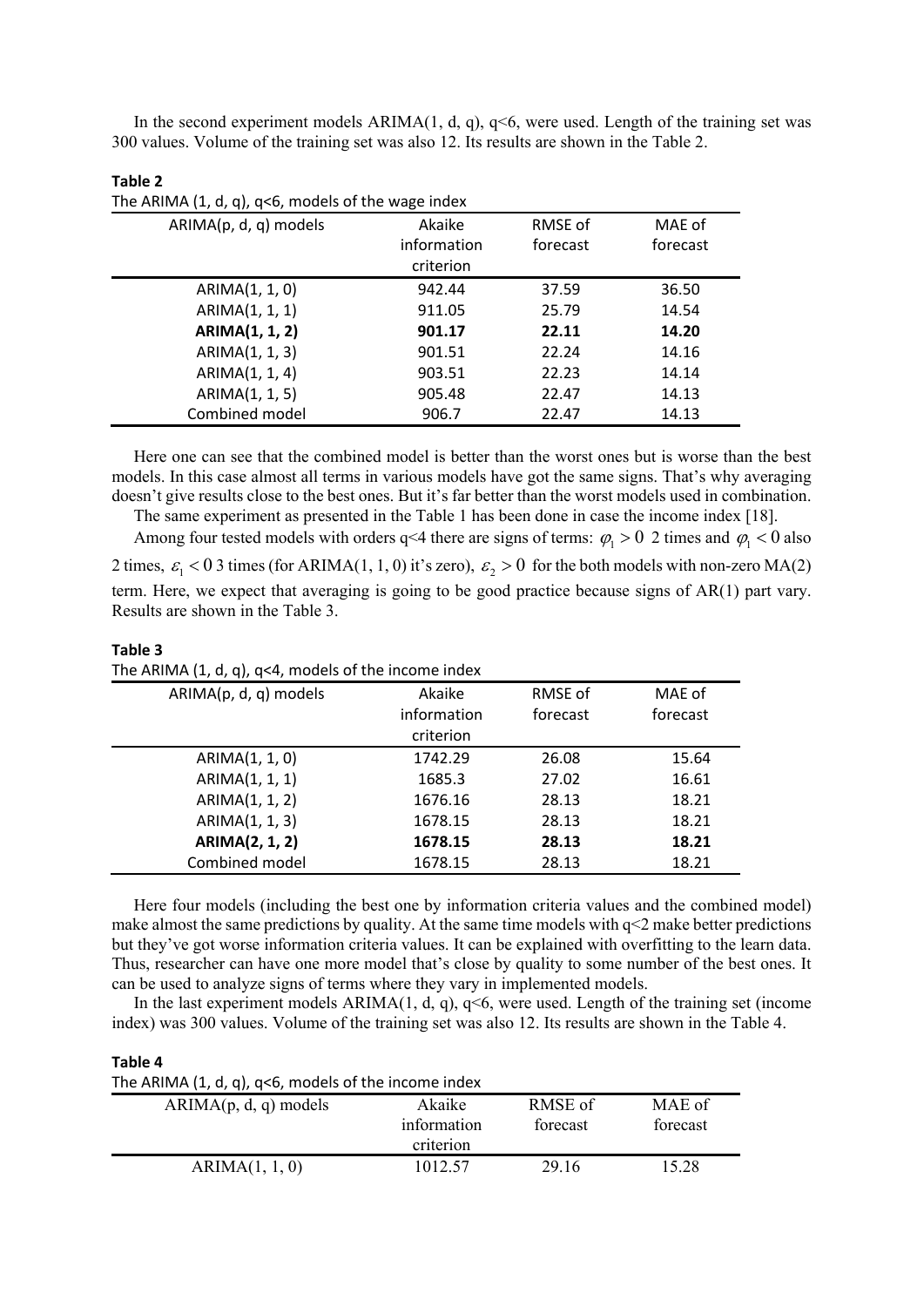| ARIMA(1, 1, 1) | 976.78 | 28.91        | 16.49 |
|----------------|--------|--------------|-------|
| ARIMA(1, 1, 2) | 956.53 | 29.60        | 14.66 |
| ARIMA(1, 1, 3) | 958.36 | 29.89        | 14.58 |
| ARIMA(1, 1, 4) | 903.51 | 29.34        | 14.74 |
| ARIMA(1, 1, 5) | 959.62 | 29.44        | 14.74 |
| ARIMA(0, 0, 1) | 973.22 | <b>29.60</b> | 20.84 |
| Combined model | 962.75 | 29.44        | 14.74 |

There are a few models better than the best one (chosen by values of combination of information criteria). Again in case of a lot of models the combined model shows results which are better than some models (the worst ones) and worse than some of them (the best ones by quality of prediction).

Also, again one can see that parameters of combined models are close to traits of the model with the highest order of moving average part. Various approaches to averaging technique have also been tested in [2].

## **4. Conclusion**

In this research averaging of predictions of  $ARIMA(p, d, q)$  time series models is investigated. To describe variance of various time series models it has been expressed in form of psi-weights for AR(1) and  $ARMA(1, q)$  models. It should also be mentioned that  $MA(q)$  series have already got appropriate form and their coefficients are equal to psi-weights. Having got explicit form of prediction variance over 1, 2, 3 periods of time it's possible to find models with the lowest variance and to evaluate whether averaging leads to improvement of prediction. Models  $AR(1)$ ,  $ARMA(1, 1)$  and  $ARMA(1, 2)$  have been considered. Models ARMA(1, q), q>2, have got the same variance of prediction as in considered cases. Differences in their structure are going to appear only for predictions over more timesteps.

If there's a few models averaged one can be the best. It happens when models predict various behaviour of investigated time series. In common case averaged model has got variance better than the worst model by variance and worse than the best one (expression (9)). These results are based on the form of variance of prediction function. It's shown that for models ARMA(1, q) it's bulging downward. Thus, combined models are going to give the best results or close to the best ones in case when there are equal number of terms with various signs (terms with large modules are the most important because they've got larger weights in averaging). This situation may take place if investigated time series is difficult for analysis and forecasting and models at hand predict various behaviour (in case of models with low orders; if orders increase, some terms in models have got various signs).

Time series from the Russian macroeconomical statistics [18] have been used as test data for computational experiments. Combined models are always better than the worst models. So, they can be used as another tool of analysis. In some cases results of combined models are close to results of the best ones.

Nowadays this theme is very important and there are papers on averaging and bagging of time series predictions, bagging with use of non-linear functions of time series terms [3, 4, 9-11,19-21]. In future work bagging of time series and averaging of ARMA(p, q) models with higher orders of autoregression parts  $(p>1)$  are going to be investigated.

#### **5. References**

- [1] P. Hansen, A. Lunde , J. Nason, Model confidence sets for forecasting models, Econometrica 79.2 (2005) 453-497.
- [2] D. Petrusevich, Improvement of time series forecasting quality by means of multiple models prediction averaging, in: E. Semenkin, I. Kovalev (eds.), Proceedings of the III International Workshop on Modeling, Information Processing and Computing (MIP: Computing-2021),Volume 2899, Krasnoyarsk, Russia, 2021, pp. 109-117. doi: 10.47813/dnit-mip3/2021-2899-109-117.
- [3] W. Chen, H. Xu, Z. Chen, M. Jiang, A novel method for time series prediction based on error decomposition and nonlinear combination of forecasters, Neurocomputing 426 (2021) 85-103. doi: 10.1016/j.neucom.2020.10.048.